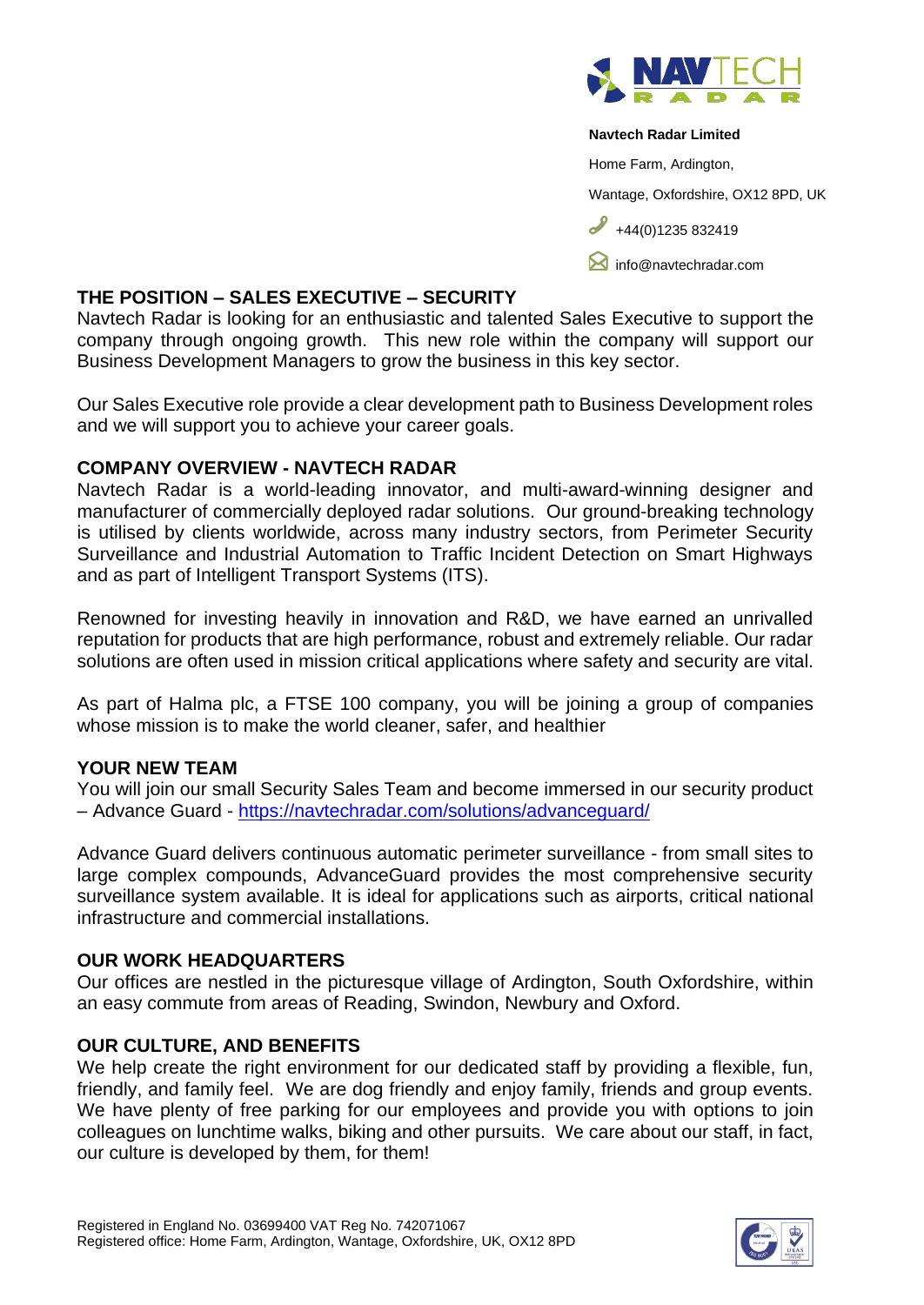

#### **Navtech Radar Limited**

Home Farm, Ardington,

Wantage, Oxfordshire, OX12 8PD, UK

 $\frac{1}{144(0)1235832419}$ 

**[info@navtechradar.com](mailto:info@navtechradar.com)** 

# **KEY ACCOUNTABILITIES**

- Liaise with and respond promptly to enquiries by both phone and email and get a full understanding of the project and customer requirements.
- Plan and attend webinars, trade shows, and conferences as required. Mapping out the decision makers & influencers. Ensure all enquiries are logged and followed up.
- Adding projects to the company's ERP management system and ensure the business development pipeline is regularly updated.
- Develop customer solutions with the assistance of other departments to provide estimates and quotes for customers
- Coordinate Framework Contract or any bid documentation associated with tender enquiries.
- Work with BDMs and Project Delivery engineers to provide Project Initiation Documentation for each tender opportunity.
- Work with BDMs and Product Managers to create new business Ideas and coordinate business case submissions.
- Coordinate Purchase Order Agreement sign-off and handover to the Project Delivery Department
- Assist the BDM and Contract Manager with commercial contracts.
- Organising & coordinating customer visits to Navtech.
- Attend customer site meetings as required which may involve overseas travel.

# **YOUR COMPETENCIES**

- Integrity & professionalism
- Diligent with high standards
- Excellent communicator
- Building partnerships internally and externally
- Team player
- Takes initiative and able to juggle multiple priorities
- Problem solver

# **KNOWLEDGE, SKILLS AND EXPERIENCE**

**Essential** 

• Previous experience in a sales role (ideally B2B)

Desirable

- Experience in a Technical Sales role
- University degree or equivalent in an Engineering or Business Management subject